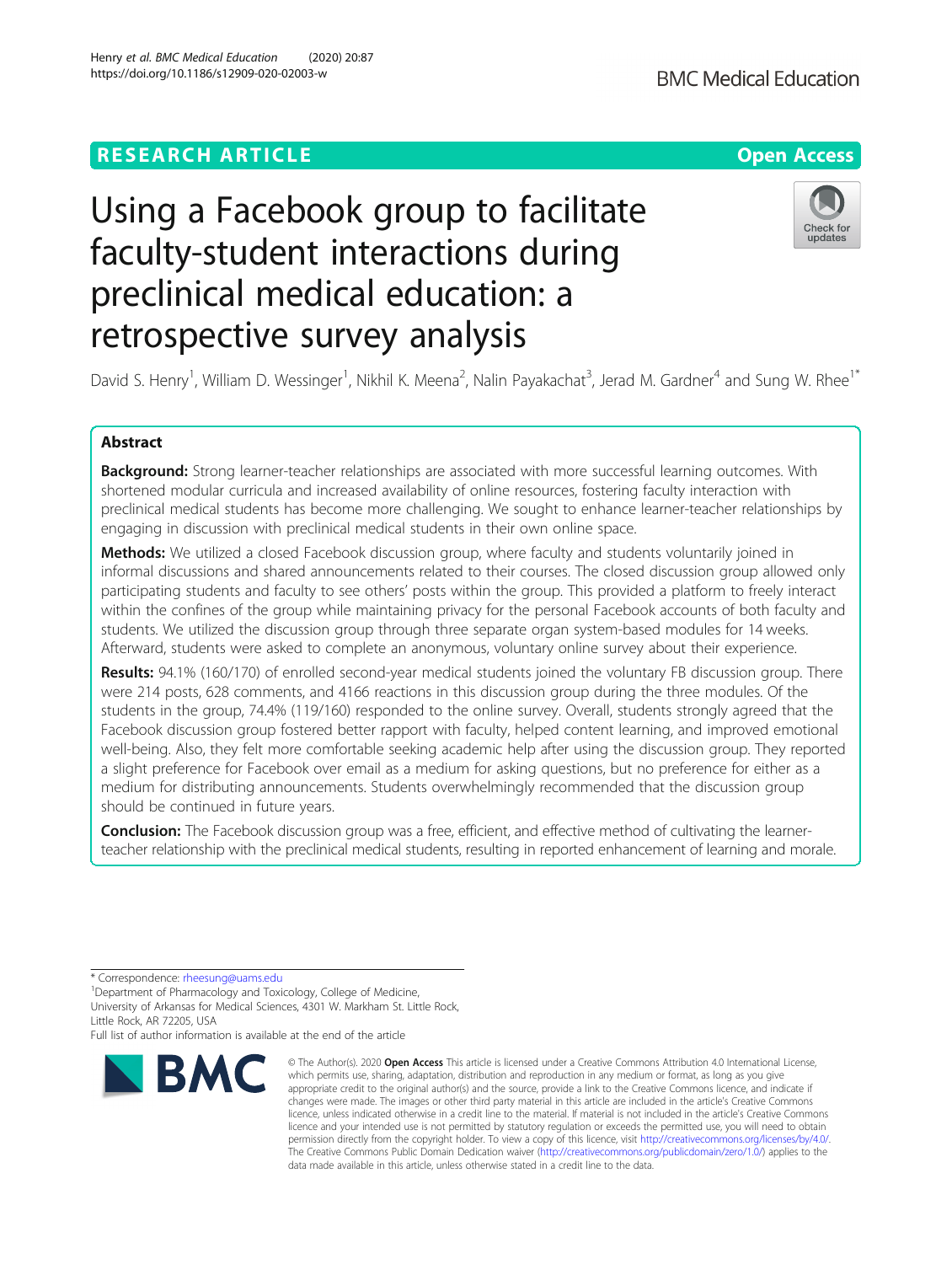## Background

The learner-teacher relationship in medical education is important for cultivating successful learning outcomes [[1,](#page-8-0) [2\]](#page-8-0). Fostering this relationship between preclinical undergraduate medical students and their teaching faculty has become particularly difficult in recent years. First, as medical schools move to a organ-based curriculum, students often interact with faculty only over a short span of several weeks, as opposed to throughout year-long courses in the traditional model of undergraduate medical education [\[3\]](#page-8-0). Second, lectures are now video recorded and are available for live streaming or later viewing. The streaming experience is rapidly improving through better audio-video quality and end-user software. As a result, many students perceive that viewing online lectures at their own pace and without time lost during the commute to school increases learning efficiency [\[4\]](#page-8-0). Furthermore, the availability of high-quality, third-party online resources, both subscription-based and free, provides alternatives to faculty-led lectures [[5,](#page-8-0) [6](#page-8-0)]. For many students, the interaction with faculty is now limited to occasional course announcement emails.

In light of the increasing difficulty of forging the learner-teacher relationship, we, a group of teaching faculty at the University of Arkansas for Medical Sciences (UAMS), searched for ways to increase direct interaction with our second-year undergraduate medical students and to cultivate an inclusive learning environment. Among medical students, Facebook (FB) is the mostused social networking platform, and medical students have found that peer FB groups can be educationally and emotionally supportive [\[7](#page-8-0), [8](#page-8-0)]. Undergraduate medical students at UAMS also use FB discussion groups for sharing information and resources among peers (Supplementary Figure [1](#page-7-0)). However, the potential for enhanced interaction and rapport between faculty and students through FB discussion groups in undergraduate medical education has not been explored previously. Several pilot studies in medical or other health science education have shown potential for utilizing social media to facilitate peer-to-peer teaching  $[8, 9]$  $[8, 9]$  $[8, 9]$  $[8, 9]$  $[8, 9]$ , encourage content discussion  $[9-12]$  $[9-12]$  $[9-12]$ , deliver formative assessments  $[13-16]$  $[13-16]$  $[13-16]$  $[13-16]$  $[13-16]$ , and supplement content delivery [[14,](#page-8-0) [15,](#page-8-0) [17,](#page-8-0) [18](#page-8-0)]. To our knowledge, no study has explored the potential of closed FB discussion group for enhancing learner-teacher relationship or rapport. In the present study, we aimed to evaluate students' perception of the effectiveness of a voluntary, shared faculty-student FB discussion group on fostering learner-teacher relationship and subsequently improving content learning and student morale.

## Methods

At the beginning of the 2016–17 academic year, the two co-directors for the Musculoskeletal and Skin Module

(WDW and JMG) created a FB discussion group that was accessible only to second-year medical students and module teaching faculty at UAMS. The discussion group was described as an environment "for students to ask questions and for faculty to respond with clarifications" and where "faculty and students can get to know one another better" (Supplementary Figure [2](#page-7-0)). Faculty encouraged students to join and participate in the group during lecture and by email. Participation in the discussion group was voluntary and no course points were given. Any new information posted on FB group was repeated as official email to all students. The director for the next Cardiovascular Module (SWR) then joined the discussion group after independently researching forums to answer student questions interactively. After that, the director of the third Pulmonary Module (NKM) continued using the discussion group. During these three modules, we circulated formal module announcements and facilitated informal discussions through the FB group. Due to student demand, we partnered with other teaching faculty to keep the FB discussion group active for the remainder of the academic year.

After the three modules, we solicited student participation via email to a voluntary, anonymous, online questionnaire using the website SurveyMonkey (San Mateo, CA, [https://www.surveymonkey.com\)](https://www.surveymonkey.com). The questionnaire contained multiple-choice questions categorizing each student's frequency and level of use: whether they participated by posting, made comments to posts from others, and/or "liked" or otherwise reacted to posts. We also asked nine electronic visual analog scale (VAS) questions about each student's experiences with the FB discussion group, and two general open-response questions (Supplementary Figure [3](#page-7-0)). For the VAS questions, respondents answered by sliding a cursor representing his/her opinion along a continuous interval from one option to another (e.g. "strongly disagree" to "strongly agree") and each response (from 0 to 200, respectively) was quantified based on the final position of the cursor along the scale [\[19](#page-8-0)]. The first five VAS questions (Q2-Q6) were intended to measure the perceived value of using the FB group and showed good internal consistency (Cronbach's alpha = 0.91) and presented a single factor model (comparative fit =  $0.99$ ) [[20\]](#page-8-0). We analyzed the data from these questions (Supplementary Data [1](#page-7-0)) both in the aggregate (All) and in subgroups divided by use frequency (Daily, Weekly, Rarely). We used one sample t-tests for deviation from 100 (neutral answer) and one-way ANOVA for between-group comparisons using GraphPad Prism (GraphPad Software Inc., La Jolla, CA).

For two open-response questions, two authors (DSH and SWR) independently applied thematic analysis to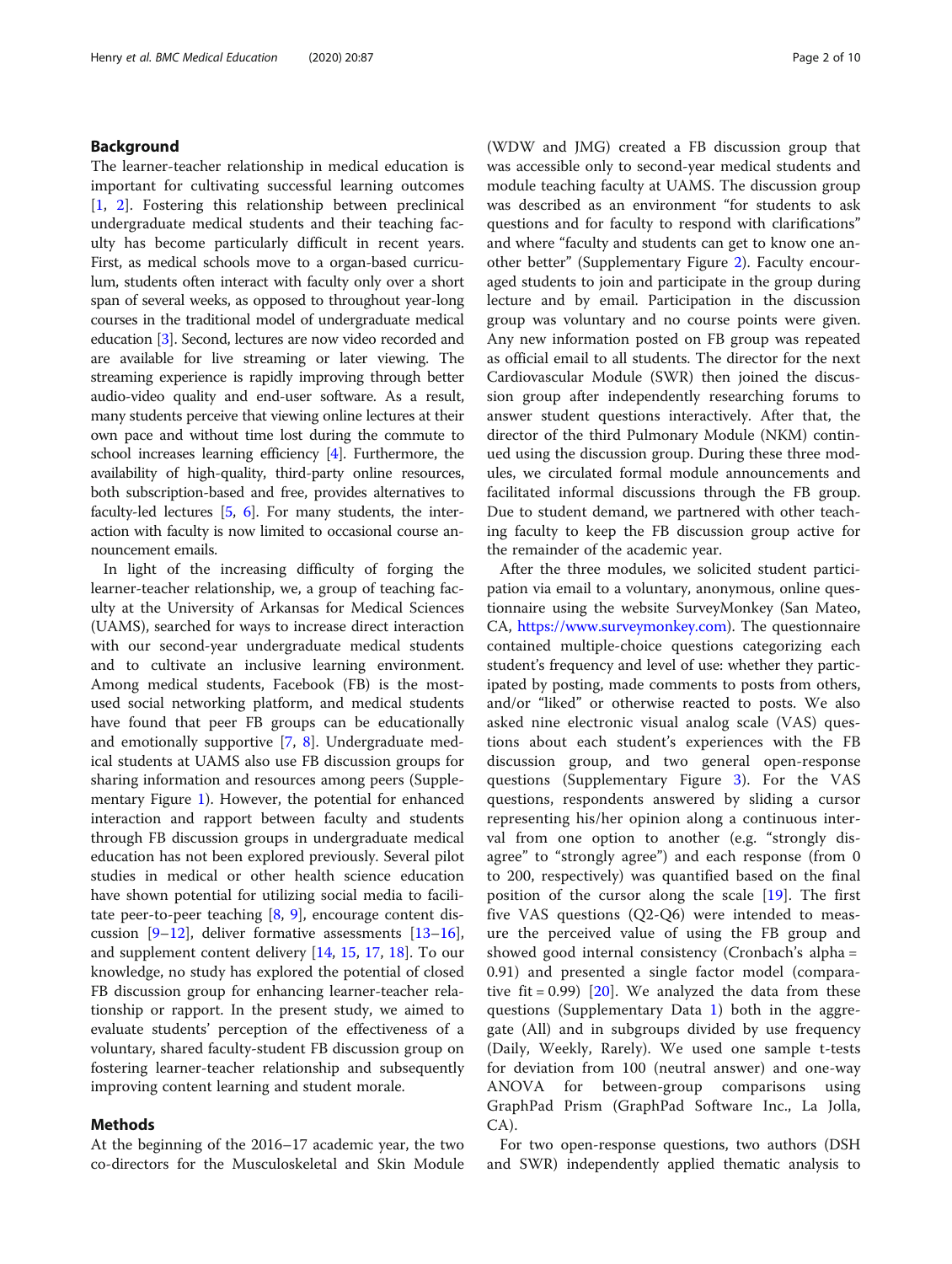deduce sets of codes and recurring themes [\[21](#page-8-0)]. After consolidating minor differences in the nearly identical sets, each again independently tagged all open responses with one or more codes. During the final meeting, two authors compared the coding of responses and discussed all differences until full agreement was reached (Supplementary Data [2](#page-7-0)).

### Results

There were 170 second-year medical students enrolled at UAMS for 2016–17 academic year. Nearly all, or 160 (94.1%), joined the FB discussion group. A large proportion of all students, 123 (72.4%), completed the online questionnaire. Of these respondents, 119 (96.7%) had used the discussion group. When asked how often they used the discussion group (Supplementary Figure [3](#page-7-0) Question 11), 65 (54.6%) reported using it daily, 49 (41.2%) reported using weekly, and 5 (4.2%) used the group less often than once a week (denoted "Rarely" in figures and henceforth in the text). Four respondents reported that they did not use the discussion group (i.e., that they were not a member of the discussion group, Supplementary Figure [3](#page-7-0) Question 1; "None"). Data for the number of students in each use frequency category are shown in Fig. 1a. Subsequent questions (Table [1](#page-3-0) and Supplementary Figure [3\)](#page-7-0) were only asked to the 119 respondents who used the discussion group.

By the time the questionnaire/survey was conducted, there were 214 posts, 628 comments, and 4166 reactions made by faculty and students in the discussion group. Faculty initiated 80% of the group posts (171/214), including 61 social/fun/encouragement posts, 58 course announcements, and 52 content discussions. Students initiated 20% of posts (43/214), including 14 social/fun posts, 9 announcement or non-content discussions, and 20 content questions. (For examples of each type of

significant difference from Weekly ( $p < 0.05$ )

posts, see Supplementary Figure [4.](#page-7-0)) Out of 119 respondents, 24 (20.2%) students reported writing a post in the discussion group, 58 (48.7%) wrote comments to posts, and 111 (93.3%) "liked" or "reacted" to posts made by others (Supplementary Figure [3](#page-7-0) Question 12). The most "liked" post from a student was seen by 149 users and received 90 reactions.

All other self-reported data from the questionnaire are presented for the entire group (All) and according to their use frequency categories (Daily, Weekly or Rarely). When asked if they would recommend continued use of the discussion group (Fig. 1b; Table [1](#page-3-0) Question 6) the aggregate of students (All), as well as students who reported being Daily, and Weekly users overwhelmingly recommended continued use of the discussion group. Students who used the discussion group Rarely neither agreed nor disagreed that the discussion group should be continued.

Overall, students reported that the FB discussion group improved their rapport/relationship with faculty (Fig. [2](#page-4-0)a; Table [1](#page-3-0) Question 2), made them more comfortable seeking help (Fig. [2](#page-4-0)b; Table [1](#page-3-0) Question 3), positively contributed to content learning (Fig. [2](#page-4-0)c; Table [1](#page-3-0) Question 4), and positively contributed to their emotional well-being (Fig. [2d](#page-4-0); Table [1](#page-3-0) Question 5). When broken down into use frequency categories, both Daily and Weekly users strongly agreed with all four questions: better rapport with faculty, more comfortable seeking help, helped content learning, and helped emotional well-being (Fig. [2](#page-4-0); Daily and Weekly). In contrast, students who Rarely used the discussion group were neutral about these questions (Fig. [2](#page-4-0); Rarely).

Overall, students indicated a small preference to FB over email when asking questions to faculty (Fig. [3a](#page-4-0) All; Table [1](#page-3-0) Question 7). By use frequency categories, Daily users answered that FB was easier, Weekly users

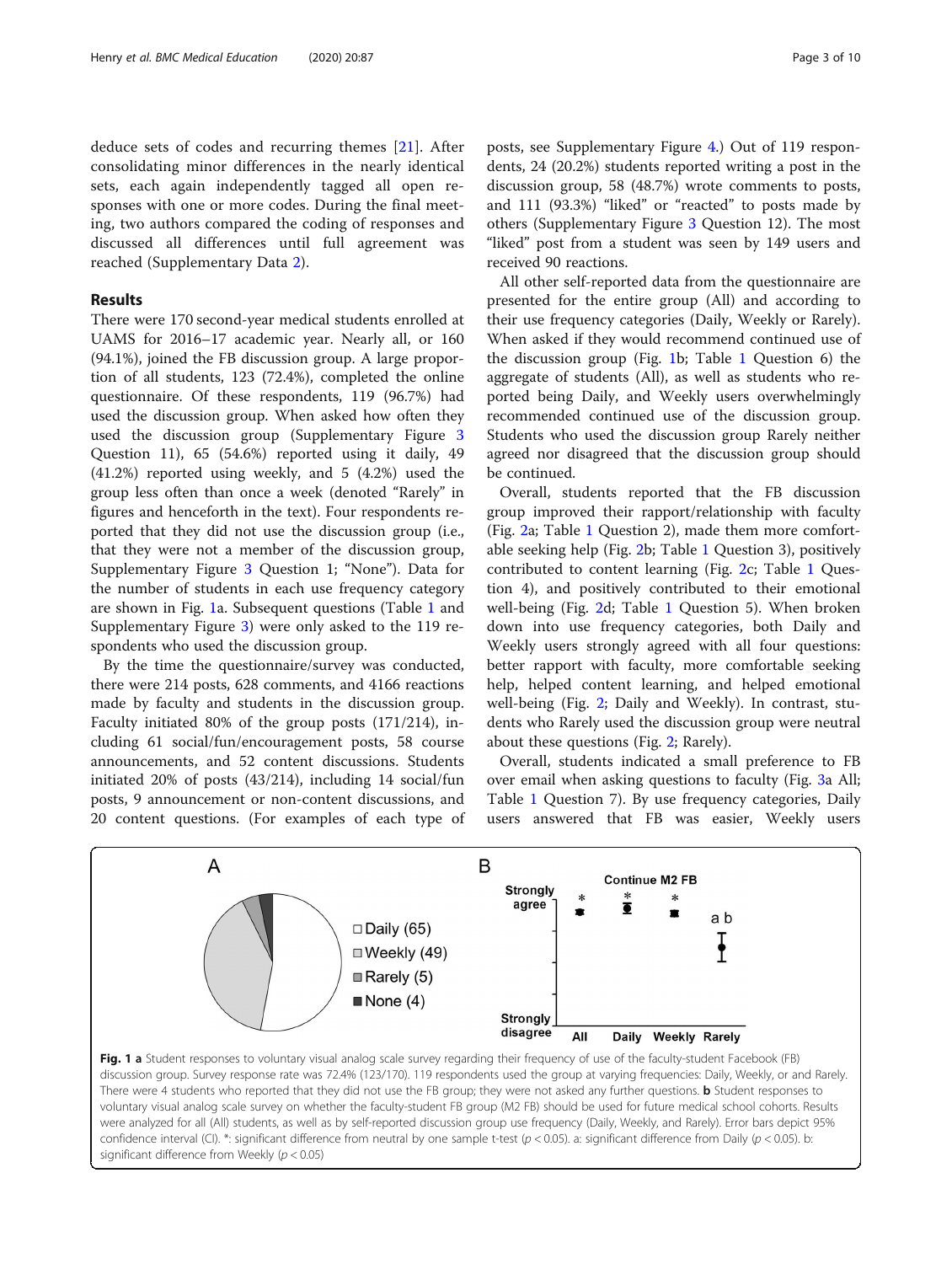<span id="page-3-0"></span>Table 1 Survey questions, visual analog scale response options, and student responses to survey questions

| Question                                                                       | Scale             |         |                     | Mean (95%CI)                  |                               |                               |                             |
|--------------------------------------------------------------------------------|-------------------|---------|---------------------|-------------------------------|-------------------------------|-------------------------------|-----------------------------|
|                                                                                | $\Omega$          | 100     | 200                 | All $(n = 119)$               | Daily<br>$(n=65)$             | Weekly<br>$(n = 49)$          | Rarely<br>$(n=5)$           |
| 2. M2 FB group improved my rapport/<br>relationship with the module directors. | Strongly disagree |         | Strongly agree      | $169.7*$<br>$(162.9 - 176.5)$ | $174.2*$<br>$(165.0 - 183.4)$ | $169.1*$<br>$(159.4 - 178.7)$ | 106.4<br>$(66.0 - 146.8)$   |
| 3. I felt more comfortable seeking<br>help after using the M2 FB group.        | Strongly disagree |         | Strongly agree      | 155.6*<br>$(148.1 - 163.0)$   | $162.5*$<br>$(152.2 - 172.9)$ | $151.3*$<br>$(140.8 - 161.8)$ | 106.4<br>$(63.9 - 148.9)$   |
| 4. M2 FB group positively contributed<br>to content learning.                  | Strongly disagree |         | Strongly agree      | 166.6*<br>$(158.5 - 172.2)$   | $174.7*$<br>$(166.1 - 183.3)$ | $158.5*$<br>$(148.0 - 169.0)$ | 112.2<br>$(66.9 - 157.5)$   |
| 5. M2 FB group positively contributed<br>to my emotional well-being.           | Strongly disagree |         | Strongly agree      | $154.2*$<br>$(146.7 - 161.7)$ | $161.0*$<br>$(150.5 - 171.5)$ | $149.6*$<br>$(138.6 - 160.5)$ | 110.8<br>$(65.5 - 156.1)$   |
| 6. I would recommend continued use<br>of M2 FB group.                          | Strongly disagree |         | Strongly agree      | $180.3*$<br>$(174.3 - 186.4)$ | $186.3*$<br>$(178.4 - 194.1)$ | $178.2*$<br>$(169.9 - 186.5)$ | 124.4<br>$(61.5 - 187.3)$   |
| 7. Asking questions to faculty is<br>easier with:                              | Email             | Equal   | Facebook            | $117.8*$<br>$(107.0 - 128.6)$ | $128.1*$<br>$(112.8 - 143.4)$ | 112.9<br>$(98.1 - 127.7)$     | $31.4*$<br>$(4.4 - 58.44)$  |
| 8. Official course announcements are<br>more effective with:                   | Email             | Equal   | Facebook            | 98.3<br>$(85.9 - 110.8)$      | 109.2<br>$(91.7 - 126.8)$     | 91.9<br>$(74.0 - 109.9)$      | $18.8*$<br>$(-26.2 - 63.8)$ |
| 9. The posts by faculty in M2 FB<br>group were:                                | Too few           |         | Just right Too many | 100.3<br>$(96.8 - 103.9)$     | 101.5<br>$(98.3 - 104.7)$     | 97.0<br>$(89.9 - 104.1)$      | 118.0<br>$(81.8 - 154.2)$   |
| 10. Being Facebook friends with<br>faculty is:                                 | Never appropriate | Neutral | Always appropriate  | $143.9*$<br>$(136.9 - 150.9)$ | $152.0*$<br>$(142.6 - 161.5)$ | $137.2*$<br>$(126.4 - 147.9)$ | 104.6<br>$(81.2 - 128.0)$   |

Respondents were enrolled as second-year undergraduate medical students at the University of Arkansas for Medical Sciences during the 2016–2017 academic year. Student responses were analyzed in the aggregate (All) and by Facebook group use frequency (Daily, Weekly, and Rarely). "M2 FB group" refers to the Facebook (FB) discussion group that was available to second-year medical students (M2). \*: Significant difference from neutral (100),  $p < 0.05$ 

answered that neither was easier, and students who Rarely used the group answered that email was easier (Fig. [3](#page-4-0)a). On the question of whether the FB discussion group or email was more effective for distributing official course announcements (Fig. [3b](#page-4-0); Table 1 Question 8), most students (All, Daily, and Weekly) reported no preference. Students who Rarely used the group answered that email was more effective. When asked whether the number of posts faculty made was "too many," "just right," or "too few," (Fig. [3c](#page-4-0); Table 1 Question 9) All students and students in each use frequency category reported that the number of faculty posts was "just right."

When asked whether it was appropriate for medical students to be friends with faculty on FB, on a scale of "never appropriate" to "neutral" to "always appropriate," (Question 10, Table 1; Fig. [3d](#page-4-0)) All students, Daily users, and Weekly users answered between "neutral" and "always appropriate." Students who Rarely used the discussion group answered neutrally.

Seventy students answered the open-response questions "What did you like about the M2 FB group?" and/ or "Any suggestions or specific concerns?" (Note, "M2 FB group" refers to second-year medical student Facebook group.) We identified three themes: 1) rapport with faculty, 2) usability and function, 3) redundancy (Table [2](#page-5-0) and Supplementary Data [2](#page-7-0)). Within the first theme, students most frequently commented that they appreciated the informal, personal communication and enhanced relationships with faculty ( $n = 43$ ). Students also responded

that they perceived faculty to be more accessible via FB  $(n = 11)$ . Whereas the first theme concerned studentfaculty relationships, the second theme concerned FB as a platform for communication. Students appreciated the FB group as a fast, easy, efficient, and convenient platform  $(n = 19)$  and the thread-based format that the FB group provided, which was more conducive to discussion than emails ( $n = 16$ ). Students also remarked that adoption of the FB group was easy, because they already regularly used FB  $(n = 6)$ . The most common negative comment was the inconvenience of receiving the redundant course announcements via FB and email  $(n = 4)$ .

## **Discussion**

## Need for a new venue to foster learner-teacher relationship

The decrease in the amount of face-to-face instruction in today's medical education weakens the learnerteacher relationship, which is important for students' academic success [[1](#page-8-0), [2](#page-8-0)], especially for students who are struggling to learn the minimum required content within the strict time constraints of the medical school. In fact, better academic performance has been correlated with face-to-face lecture attendance among medical students [[22\]](#page-8-0). Poor academic performance is both a cause and effect of stress [\[23](#page-8-0)], and the focus on students' physical and emotional well-being in medical education is growing [[24,](#page-8-0) [25\]](#page-8-0). Medical school is undoubtedly a stressful time, given the academic rigor, pressure to succeed,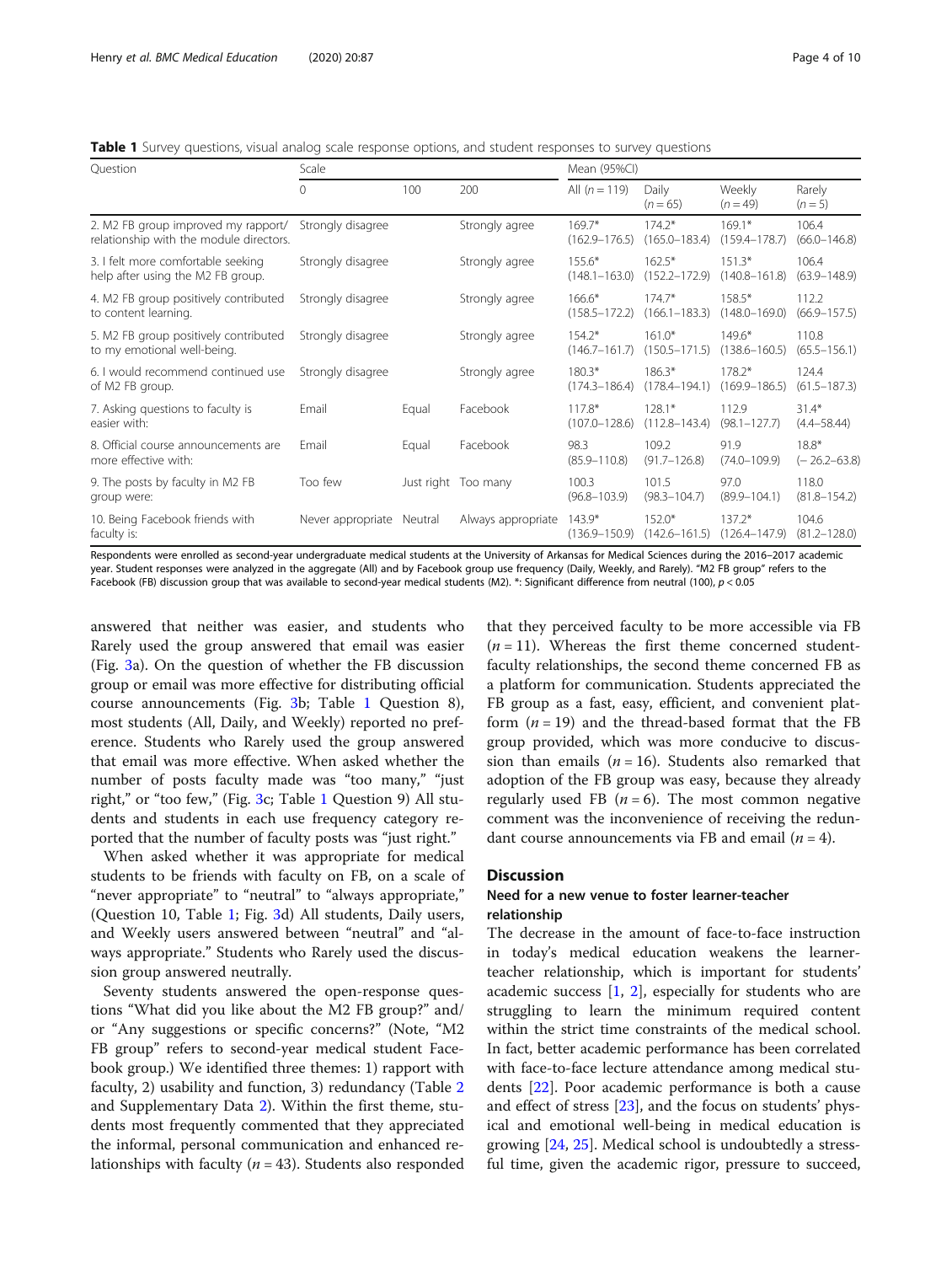<span id="page-4-0"></span>

d) the M2 FB discussion group helped students' emotional well-being. Results were analyzed for all students (All,  $n = 119$ ), as well as by selfreported discussion group use frequency (Daily,  $n = 65$ ; Weekly,  $n = 49$ ; Rarely,  $n = 5$ ). Error bars depict 95% CI. \*: significant difference from neutral by one sample t-test ( $p < 0.05$ ). a: significant difference from Daily ( $p < 0.05$ ). b: significant difference from Weekly ( $p < 0.05$ )



Fig. 3 Student responses to visual analog scale survey regarding whether a) asking questions to faculty is easier with FB or email, b) official course announcements are more effective when sent with FB or email, c) there were too many, just right, or too few posts to the FB discussion group by faculty, and  $d$ ) it is appropriate to be FB friends with faculty. Results were analyzed for all students (All,  $n = 119$ ), as well as by selfreported discussion group use frequency (Daily,  $n = 65$ ; Weekly,  $n = 49$ ; Rarely,  $n = 5$ ). Error bars depict 95% CI. \*: significantly different from neutral ( $p$  < 0.05). a: significant difference from Daily ( $p$  < 0.05). b: significant difference from Weekly ( $p$  < 0.05)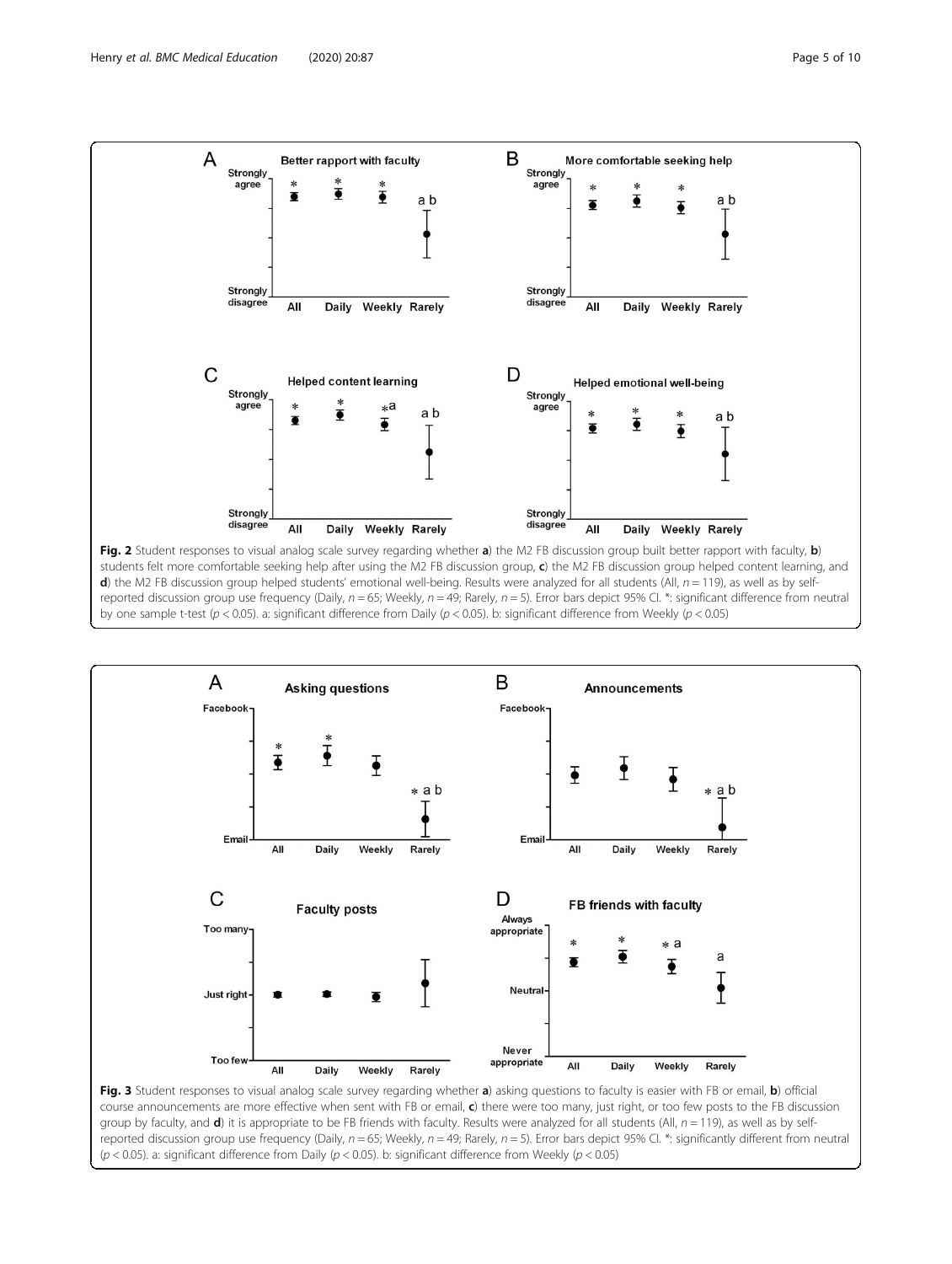<span id="page-5-0"></span>Table 2 Qualitative analysis of open-response survey questions

| Themes                    | Codes                                                                             | Frequency |
|---------------------------|-----------------------------------------------------------------------------------|-----------|
| Rapport<br>with faculty   | 1a) Informal, personal communication<br>and enhanced<br>relationship with faculty | 43        |
|                           | 1b) Accessibility of faculty via Facebook                                         | 11        |
| Usability<br>and function | 2a) Fast, easy, efficient, and convenient<br>platform                             | 19        |
|                           | 2b) Thread-based discussion format                                                | 16        |
|                           | 2c) Facebook already used regularly                                               | 6         |
| Redundancy                | 3) Duplication of announcements sent<br>via email                                 | 4         |

and personal life stressors such as social disconnectedness [[26](#page-8-0)]. Social disconnectedness is associated with both lower academic performance [\[27](#page-8-0)] and higher risk of depression [\[28](#page-8-0)].

On the other hand, rapport between students and faculty contribute to several positive student outcomes including perceived learning and motivation [[29,](#page-8-0) [30](#page-8-0)]. Comprehensive or simplified sets of questions have been asked to measure rapport in those studies [[29,](#page-8-0) [30\]](#page-8-0), but in this study we directly asked students to gauge perceived rapport in a single question. Others described this concept as educational alliance or reduction of psycho-logical distance that leads to improved outcomes [[31](#page-8-0)– [33\]](#page-8-0). Overall, fostering social connectedness, particularly rapport between students and faculty in today's online society, was a main goal of creating the FB discussion group in this study.

#### An informal, convenient, and familiar platform

We chose FB as the platform for our discussion group because it allowed a means of interaction that was efficient, familiar, and comfortable for medical students [[7](#page-8-0), [8](#page-8-0)]. Other discussion forums offered through online learning platforms in our previous courses simply did not generate any meaningful participation, which in part led to a formal adoption of email as the sole official communication channel at our institution. Similarly, DiVall and Kirwin found that a course FB page was used more than a Blackboard discussion board when both were used in parallel during a third-year pharmacy course [[10](#page-8-0)]. Perhaps the most striking aspect of our study is that a very high percentage of students (94.1%) joined the group even though it was purely voluntary. Similarly, a high percentage of students actively participated in the group: 95.8% of respondents visited the group at least weekly and 93.3% liked/reacted to the posts. Many of the active FB group participants were not regularly attending lectures so the online interaction with the faculty was the main mode of forging learner-teacher relationship. Most respondents strongly agreed that the discussion group helped form better rapport with faculty (Fig. [2a](#page-4-0)) and that they felt more

comfortable seeking help after using the discussion group (Fig. [2](#page-4-0)b). In our study, the nature of the FB group interaction was informal, highlighted by the social/fun/encouragement posts frequently created by faculty (61/214 posts, example in Supplementary Figure [4](#page-7-0)a). In fact, the informal, personal communication and enhanced relationships with faculty was the most frequent student comment ( $n =$ 43 in Table 2). This informality of interaction and the usability of FB were main strengths of the group that likely helped its wide acceptance (Table 2).

Interestingly, as a platform for asking questions, FB was only slightly preferred over official email communication (Fig.  $3a$  $3a$ ). The format of the FB discussion group allows all members to see any question and contribute cooperatively to the discussion. On one hand, this open forum allows a consolidated thread for discussion of a topic, which is readily accessible. On the other hand, some students may feel intimidated or exposed when asking questions in an open forum and may prefer to privately ask questions to faculty by email. Nevertheless, the improved learner-teacher relationship made students feel more comfortable asking questions in general. From the faculty perspective, better rapport with students made it easier to advise students and get a positive response to suggestions.

While all members of a closed FB group can see posts from any other user made within that closed group, they cannot see posts made on the personal FB accounts of other group members unless they are also FB "friends" with those other users. In this way, FB groups allow faculty and students to freely interact within the confines of the group while still providing a privacy barrier between their personal FB accounts. Interestingly, in contrast to an earlier survey of medical school faculty who deemed it rarely or never appropriate for faculty and students to be friends on FB [\[34](#page-8-0)], students in the current study answered that it was mostly appropriate to be FB friends with faculty (Fig. [3d](#page-4-0)). The discrepancy in these findings likely stems from perception of faculty versus students and changes in general attitudes about social media over the past decade.

## Rapport and perceived learning - comparison to other studies

In our review of literature, we did not find other studies among health science education that evaluated the potential of FB groups to improve rapport between faculty and students. Instead, studies mainly focused on the instructional aspect, either as faculty-led or facultymoderated student interaction [[8](#page-8-0)–[18](#page-8-0)]. In one related study, Alshiekhly et al. reported that 83.7% of students rated the interaction between students and the group administrators as "good" or "excellent" in a FB group designed to teach students about medical emergencies in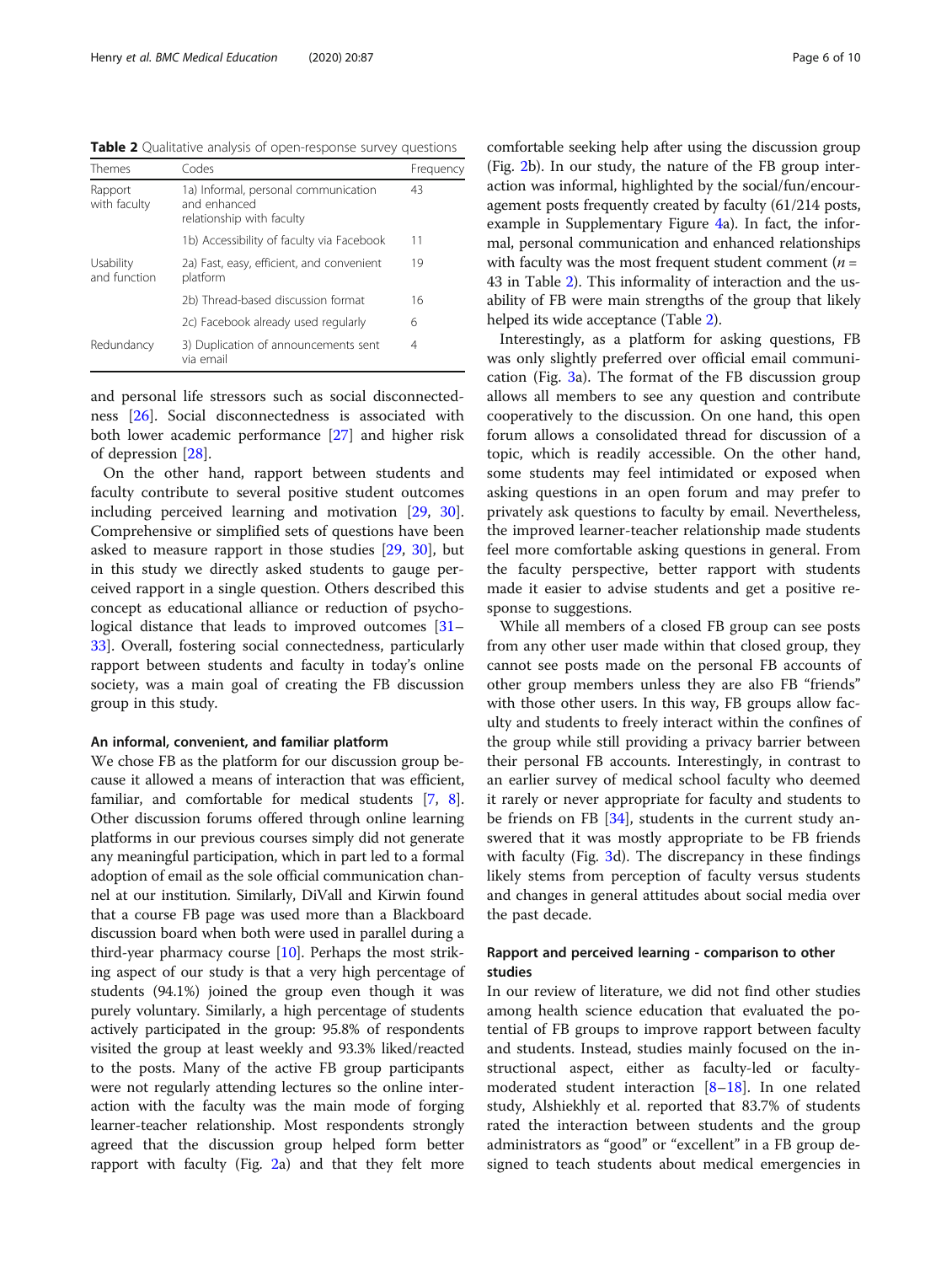dental practice [\[13](#page-8-0)]. However, only the quality of the 'teaching' interaction was assessed instead of the rapport those interactions may have fostered. Irwin et al. cited student comments to suggest that a FB page for several public health courses "enhanced communication and interaction between students and the course instructors, " but, similarly to Alshiekhly et al., did not address how that communication affected rapport or relationships be-tween students and faculty [\[11](#page-8-0)].

Medical students perceived overall that our FB group positively contributed to the content learning (Fig. [2c](#page-4-0)). Several studies focused on the learning aspect of FB groups shared similar conclusions. Pickering and Bickerdike reported that among medical school students taking an anatomy course in the United Kingdom, 85.0% of respondents reported that a faculty-student FB page "was an effective tool in advancing their learning," and 88.5% responded that it "compared favorably to what was already available." [[12\]](#page-8-0) The design of their site was very similar to ours, an optional, ungraded, supplemental FB page to facilitate faculty-student discussion, without redundancy in course materials otherwise available. Ravindran et al. reported similarly that 94.8% of undergraduate medical students in the clinical phase of their education who participated in a FB teaching group reported that the group "supplemented [their] learning relevant to [their] exam." [\[16](#page-8-0)] However, the primary goal of that group was to increase content learning. As such, content posted by the teaching fellow who facilitated the group was limited to practice questions and discussions of those questions. In these studies, student perception of increased rapport with faculty and emotional wellbeing were not measured. While our study and the aforementioned studies assess student perceptions of content learning, Anwar et al. reported increased grades among a cohort of undergraduate medical students in a neuroscience course with access to a curated FB page where multiple choice questions, articles, links, and lecture notes were posted [\[14\]](#page-8-0). In short, several studies among undergraduate medical students support the potential, either real or perceived, of increased content learning associated with FB group use, and our study concurs.

#### Faculty perspective and future directions

There is now a wide body of literature on the use of social media in medicine. Social media platforms allow physicians to network with one another, share medical knowledge, interact with patient groups, advocate on behalf of rare diseases, and provide general education to the non-medical public [\[35](#page-8-0)–[43\]](#page-8-0). Among these platforms, FB is the largest and most well-known. At the time our FB discussion group was formed (August 2016), FB use had grown to be ubiquitous, with 1.860 billion active

users worldwide (Q4, 2016) [[44\]](#page-8-0). FB groups provide a free and easy-to-use platform for medical education that can be adapted to small local groups like ours all the way up to massive global groups with tens of thousands of members [\[45\]](#page-8-0). Our FB group for medical student and faculty interaction was initially created as a pilot project attempting to enhance the medical school experience for learners in our modules. It was such a positive experience both for faculty and for students that we pursued this formal survey evaluation to quantify and better understand student's perceptions of the group. We are encouraged by these data and plan to continue using similar FB groups in future years. Future directions for study include formally evaluating our medical school faculty regarding their experiences and perceptions of using this FB group as well as evaluating faculty who chose not to participate in the group so as to better understand concerns and potential barriers to faculty participation. A prospective randomized control trial contrasting academic performance of students given the opportunity to participate in a faculty-student FB discussion group with the academic performance of students that are not offered this opportunity would be a potential method to objectively evaluate the educational impact of FB groups like this.

As the general population increasingly utilizes social media to connect with others and to share and consume information, it stands to reason that future medical students will do the same. There are significant differences between personal and professional use of social media, and as medical school faculty, we need to educate our students on how to appropriately and beneficially use social media, not only as students, but also as future practicing physicians. If faculty are not willing to learn how to use social media, and to engage and interact with students in that sphere, will we be able to effectively teach and model proper professional online conduct for our students?

We see the FB discussion group as a natural extension of medical school to a format that is familiar and convenient to the emerging generation of physicians. Even though online interactions may not be face-to-face, they can have a similar emotional and social impact, leading to the development of professional relationships that translate into 'real life' [[46,](#page-8-0) [47\]](#page-8-0). Medical school faculty who show willingness to adapt to novel methods of teaching and student engagement stand to gain much, not only for the benefit of their students, but also their own academic careers [[48,](#page-8-0) [49](#page-8-0)].

## Limitations

There are several limitations to this study. First, all measures assessed by the questionnaire were the students' perceptions of the outcomes, rather than the outcomes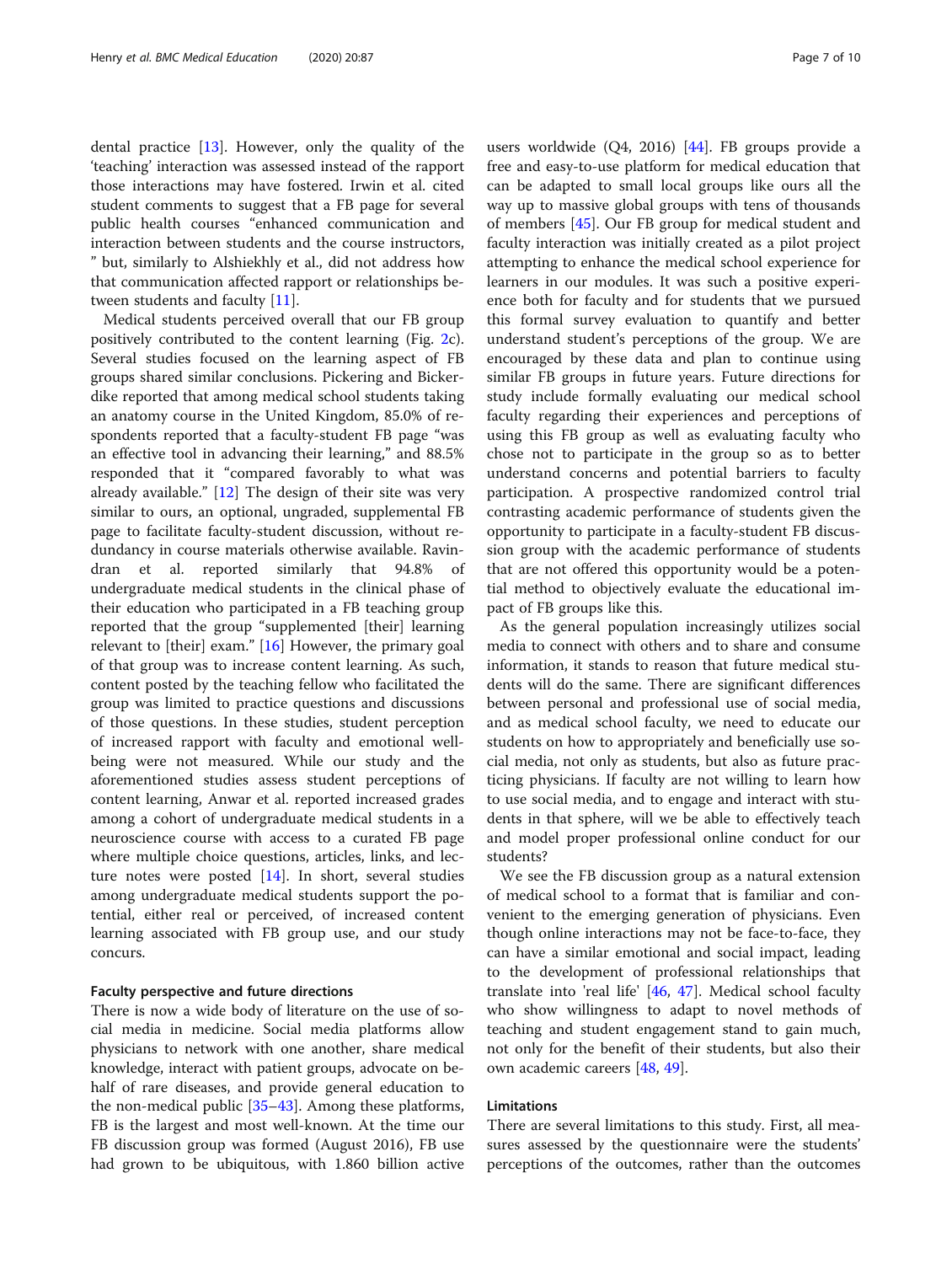<span id="page-7-0"></span>themselves. For example, whether the perceived help in content learning actually resulted in better exam score remains unknown. In addition to the new FB discussion group, several other changes were introduced during the 2016–17 academic year including three new module directors (WDW, SWR, and NKM), many new lectures and new in-house exam procedures. Therefore, it remains difficult to pinpoint whether the FB discussion group had a singular positive effect on student performances. Second, student responses may have been subject to biases such as social de-sirability and acquiescence biases [\[50\]](#page-8-0). Student reactions in the FB discussion group may have been influenced by the social desirability bias [\[51](#page-8-0)] as the identity of students were not hidden in FB interactions. Students may have wanted to appear in the best light to the faculty and to be supportive of faculty who tried to improve communications with them, rather than express what they actually liked or disliked in the discussion group. However, this social desirability bias should be minimized through the use of an anonymous survey [\[52\]](#page-9-0). Acquiescence bias occurs as individuals tend to provide affirmative answers to questions regardless of the content [[53\]](#page-9-0). In order to minimize this bias, we presented questions in a bidirectional fashion with verbal explanations on both ends of the VAS questions [\[54](#page-9-0)]. The default slider appeared in the middle (neutral position) for each VAS question and students' answers were only registered when they actually confirmed the neutral position or moved the position of the slider. Third, although a positive learner-teacher relationship is associated with positive outcomes in medical education [\[1](#page-8-0), [2](#page-8-0)], whether there are actual causal relationships between better rapport, feeling comfortable seeking help, content learning, and emotional well-being could not be determined in the questionnaire format of this study.

Although the FB discussion group expanded the number of students that faculty could connect with to improve the learner-teacher relationship, the faculty still could not engage all students. Because the group was purely voluntary, students who either did not have FB accounts or did not wish to actively participate in the discussion group were not reached. Unsurprisingly, students' perceived benefit from use of the discussion group strongly correlated with frequency of use, and we posit that students' decisions about using a particular resource are chiefly determined by their perceived helpfulness of the resource. Also, because of the voluntary nature of the discussion group, information shared in the group had to be duplicated in the form of official email to all students. This was perceived by some students as information overload and was the most common criticism.

## Conclusions

A closed FB discussion group provided a free and efficient method of communication between the faculty and preclinical medical students. Over 90% of students actively participated in the group through posts, comments, and reactions, cultivating the learner-teacher relationship. Students reported a significant improvement in rapport with faculty, learning of the content material, and general morale as a result of the faculty-student discussion group.

#### Supplementary information

Supplementary information accompanies this paper at [https://doi.org/10.](https://doi.org/10.1186/s12909-020-02003-w) [1186/s12909-020-02003-w](https://doi.org/10.1186/s12909-020-02003-w).

Additional file 1. Supplementary Figures. Screen captures of Facebook posts and survey items

Additional file 2. Supplementary Data 1. Quantitative survey data: spreadsheet of all quantitative survey data

Additional file 3. Supplementary Data 2. Open responses and analysis: spreadsheet of all open response answers and qualitative coding

#### Abbreviations

CI: Confidence Interval; FB: Facebook; UAMS: University of Arkansas for Medical Sciences; VAS: Visual analog scale

#### Acknowledgements

None.

#### Authors' contributions

WDW, NKM, JMG, and SWR contributed to the study design. All authors contributed to the analysis and interpretation of the data. DSH and SWR drafted the manuscript. WDW, NKM, NP, and JMG critically revised the manuscript for important intellectual content. All authors approved the final manuscript for publication and have agreed to be accountable for all aspects of the work in ensuring that questions related to the accuracy or integrity of any part of the work are appropriately investigated and resolved.

#### Funding

None.

#### Availability of data and materials

All data generated or analyzed during this study are included in this published article and its supplementary information files.

#### Ethics approval and consent to participate

This study was determined to be not human subject research by the Institutional Review Board at the University of Arkansas for Medical Sciences. As such, consent to participate is not applicable.

#### Consent for publication

Not applicable.

#### Competing interests

The authors declare that they have no competing interests.

#### Author details

<sup>1</sup>Department of Pharmacology and Toxicology, College of Medicine, University of Arkansas for Medical Sciences, 4301 W. Markham St. Little Rock, Little Rock, AR 72205, USA. <sup>2</sup>Department of Internal Medicine, College of Medicine, University of Arkansas for Medical Sciences, Little Rock, AR, USA. <sup>3</sup> Division of Pharmaceutical Evaluation and Policy, College of Pharmacy, University of Arkansas for Medical Sciences, Little Rock, AR, USA. <sup>4</sup>Department of Pathology, College of Medicine, University of Arkansas for Medical Sciences, Little Rock, AR, USA.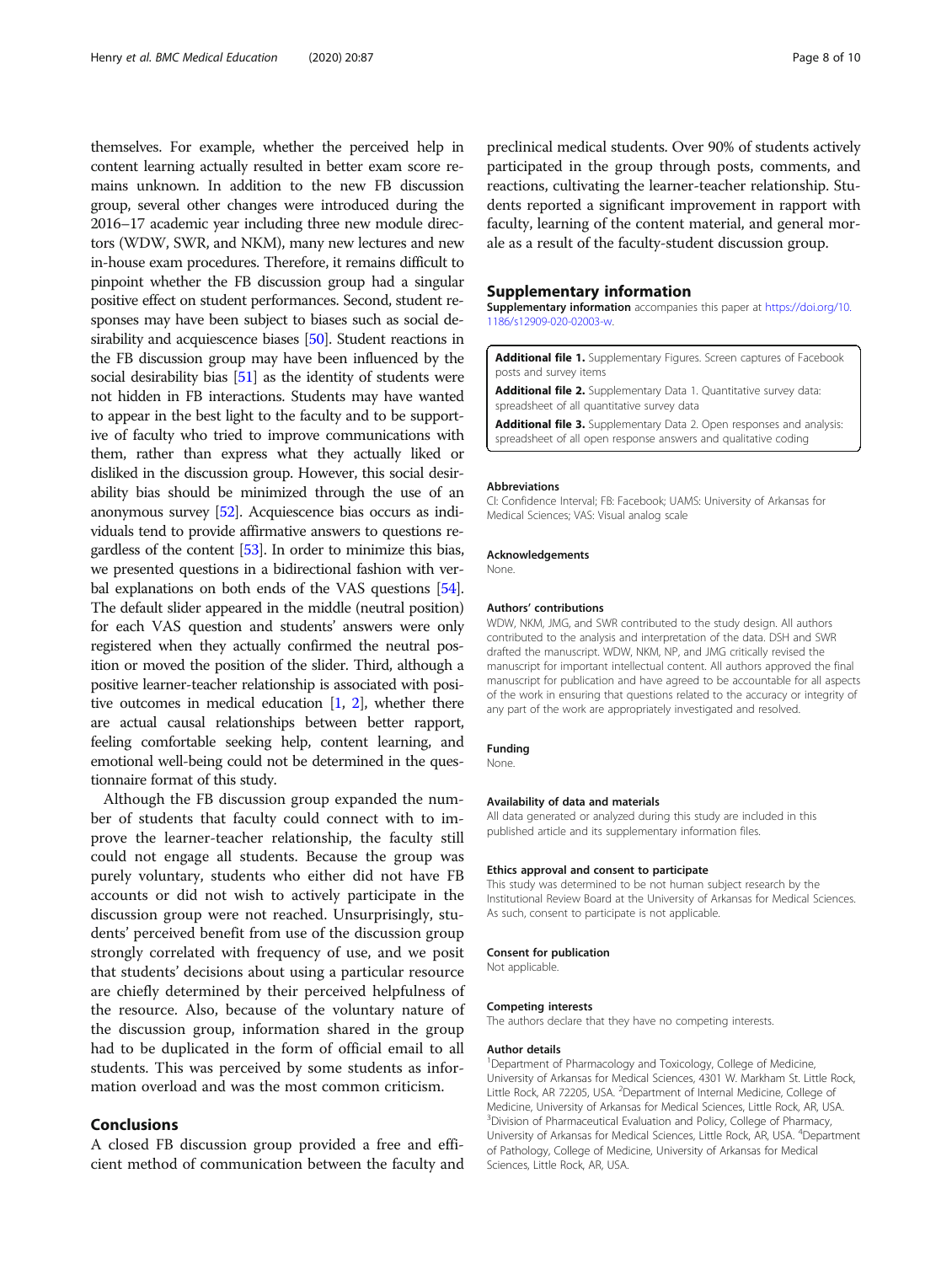#### <span id="page-8-0"></span>Received: 6 August 2019 Accepted: 12 March 2020 Published online: 24 March 2020

#### References

- 1. Norman GR, van der Vleuten CPM, Newble DI. The role of teacher-learner relationships in medical education. In: Tiberius RG, Sinai J, Flak EA, editors. International handbook of research in medical education. Dordrecht, The Netherlands: Kluwer; 2002. p. 463–97.
- 2. Kanter SL. To be there or not to be there: is attendance really the question? Acad Med. 2012;87(6):679.
- 3. Takeuchi JS, Smith NM, Mortimer AM. Innovative models of medical education in the United States today: an overview with implications for curriculum and program evaluation. In: medical education and societal needs: a planning report for the health professions. Washington, D. C: National Academies Press; 1983.
- 4. Cardall S, Krupat E, Ulrich M. Live lecture versus video-recorded lecture: are students voting with their feet? Acad Med. 2008;83(12):1174–8.
- 5. Midle JB, Molgaard K, Albright S, Karimbux N. Relationship among dental students' class lecture attendance, use of online resources, and performance. J Dent Educ. 2016;80(4):452–8.
- 6. Gupta A, Saks NS. Exploring medical student decisions regarding attending live lectures and using recorded lectures. Med Teach. 2013;35(9):767–71.
- 7. Pander T, Pinilla S, Dimitriadis K, Fischer MR. The use of Facebook in medical education--a literature review. GMS Z Med Ausbild. 2014;31(3):Doc33.
- 8. Ali A. Medical students' use of Facebook for educational purposes. Perspect Med Educ. 2016;5(3):163–9.
- 9. Estus EL. Using facebook within a geriatric pharmacotherapy course. Am J Pharm Educ. 2010;75(8):145.
- 10. Divall MV, Kirwin JL. Using facebook to facilitate course-related discussion between students and faculty members. Am J Pharm Educ. 2012;76(2):32.
- 11. Irwin C, Ball L, Desbrow B, Leveritt M. Students' perceptions of using Facebook as an interactive learning resource at university. Australas J Educ Technol. 2012;28(7):1221–32.
- 12. Pickering JD, Bickerdike SR. Medical student use of Facebook to support preparation for anatomy assessments. Anat Sci Educ. 2017;10(3):205–14.
- 13. Alshiekhly U, Arrar R, Barngkgei I, Dashash M. Facebook as a learning environment for teaching medical emergencies in dental practice. Educ Heal Chang Learn Pract. 2015;28(3):176–80.
- 14. Anwar K, Sajid MR, Cahusac P, Shaikh AA, Elgammal A, Alshedoukhy A, et al. Can Facebook pages be a mode of blended learning to supplement in-class teaching in Saudi Arabia? Adv Physiol Educ. 2017;41(3):472–7.
- 15. Jaffar AA. Exploring the use of a facebook page in anatomy education. Anat Sci Educ. 2014;7(3):199–208.
- 16. Ravindran R, Kashyap M, Lilis L, Vivekanantham S, Phoenix G. Evaluation of an online medical teaching forum. Clin Teach. 2014;11(4):274–8.
- 17. Cain J, Policastri A. Using facebook as an informal learning environment. Am J Pharm Educ. 2011;75(10):207.
- 18. Ross JG, Beckmann B, Goumas C. Baccalaureate nursing students' perceptions of the use of a Facebook case study as a teaching strategy. Nurs Educ Perspect. 2019;40(3):174–5.
- 19. Couper MP, Tourangeau R, Conrad FG, Singer E. Evaluating the effectiveness of visual analog scales: a web experiment. Soc Sci Comput Rev. 2006;24(2): 227–45.
- 20. Carmines EG, Zeller RA. Reliability and validity assessment. Thousand Oaks, CA: SAGE Publications; 1979.
- 21. Chapman AL, Hadfield M, Chapman CJ. Qualitative research in healthcare: an introduction to grounded theory using thematic analysis. J R Coll Physicians Edinb. 2015;45(3):201–5.
- 22. Abdulghani HM, Al-Drees AA, Khalil MS, Ahmad F, Ponnamperuma GG, Amin Z. What factors determine academic achievement in high achieving undergraduate medical students? A qualitative study. Med Teach. 2014; 36(Suppl 1):S43–8.
- 23. Stewart SM, Lam TH, Betson CL, Wong CM. Wong a M. a prospective analysis of stress and academic performance in the first two years of medical school. Med Educ. 1999;33(4):243–50.
- 24. Wasson LT, Cusmano A, Meli L, Louh I, Falzon L, Hampsey M, et al. Association between learning environment interventions and medical student well-being. JAMA. 2016;316(21):2237–52.
- 25. Slavin SJ, Schindler DL, Chibnall JT. Medical student mental health 3.0: improving student wellness through curricular changes. Acad Med. 2014; 89(4):573–7.
- 26. Vitaliano PP, Russo J, Carr JE, Heerwagen JH. Medical school pressures and their relationship to anxiety. J Nerv Ment Dis. 1984;172(12):730–6.
- 27. Robbins SB, Le H, Davis D, Lauver K, Langley R, Carlstrom A. Do psychosocial and study skill factors predict college outcomes? A Meta-Analysis Psychol Bull. 2004;130(2):261–88.
- 28. Armstrong S, Oomen-Early J. Social connectedness, self-esteem, and depression symptomatology among collegiate athletes versus nonathletes. J Am Coll Heal. 2009;57(5):521–6.
- 29. Lammers WJ, Gillaspy JA. Brief Measure of Student-Instructor Rapport Predicts Student Success in Online Courses. Int J Scholarsh Teach Learn. 2013;7(2):16.
- 30. Wilson JH, Ryan RG. Professor–student rapport scale: six items predict student outcomes. Teach Psychol. 2013;40(2):130–3.
- 31. Baepler P, Walker JD. Active learning classorooms and educational alliances: changing relationships to improve learning. New Dir Teach Learn. 2014;137:27–40.
- 32. Liberman N, Trope Y, Stephan E. Psychological distance. In: Kruglanski AW, Tory Higgins E, editors. Social psychology: handbook of basic principles. New York: Guilford Press; 2007. p. 353–81.
- 33. Tiberius RG. The why of teacher/student relationships. Essays Teach Excell. 1993–4;5(8):1–5.
- 34. Chretien KC, Farnan JM, Greysen SR, Kind T. To friend or not to friend? Social networking and faculty perceptions of online professionalism. Acad Med. 2011;86(12):1545–50.
- 35. Isom J, Walsh M, Gardner JM. Social media and pathology: where are we now and why does it matter? Adv Anat Pathol. 2017;24(5):294–303.
- 36. Fuller MY, Allen TC. Let's have a tweetup: the case for using twitter professionally. Arch Pathol Lab Med. 2016;140(9):956–7.
- 37. Fuller MY, Mukhopadhyay S, Gardner JM. Using the periscope live videostreaming application for global pathology education: A brief introduction. Arch Pathol Lab Med. 2016;140:1273–80.
- 38. Cohen D, Allen TC, Balci S, Cagle PT, Teruya-Feldstein J, Fine SW, et al. #InSituPathologists: how the #USCAP2015 meeting went viral on twitter and founded the social media movement for the United States and Canadian academy of pathology. Mod Pathol. 2017;30(2):160–8.
- 39. Gardner JM. How angiosarcoma and facebook changed my life. Arch Pathol Lab Med. 2017;141(2):188.
- 40. Carlquist E, Lee NE, Shalin SC, Goodman M, Gardner JM. Dermatopathology and social media: a survey of 131 medical professionals from 29 countries. Arch Pathol Lab Med. 2017;142(2):184–90.
- 41. Haller J, David MP, Lee NE, Shalin SC, Gardner JM. Impact of pathologist involvement in sarcoma and rare tumor patient support groups on Facebook: a survey of 542 patients and family members. Arch Pathol Lab Med. 2018;142(9):1113–9.
- 42. Gottesman SP, Klein WM, Hosler GA, Veprauskas KR, Rush PS, Gardner JM. #dermpathJC: the first online dermatopathology twitter journal club. J Cutan Pathol. 2018;45(5):370–3.
- 43. Nix J, Gardner J, Costa F, Soares A, Rodriguez F, Moore B, et al. Neuropathology education using social media. J Neuropathol Exp Neurol. 2018;77(6):454–60.
- 44. Facebook Q1 2018 Results [Internet]. Menlo Park; 2018 [cited 2018 Jun 29]. Available from: [https://s21.q4cdn.com/399680738/files/doc\\_financials/2018/](https://s21.q4cdn.com/399680738/files/doc_financials/2018/Q1/Q1-2018-Earnings-Presentation-(1).pdf) [Q1/Q1-2018-Earnings-Presentation-\(1\).pdf.](https://s21.q4cdn.com/399680738/files/doc_financials/2018/Q1/Q1-2018-Earnings-Presentation-(1).pdf)
- 45. Gonzalez RS, Amer SM, Ben YN, FDA C, Noatay M, Qiao JH, et al. Facebook discussion groups provide a robust worldwide platform for free pathology education. Archives of Pathology and Laboratory Medicine. 2017;141:690–5.
- 46. Madke B, Gardner JM. Enhanced worldwide dermatology–pathology interaction via Facebook, twitter, and other social media platforms. Am J Dermatopathol. 2017;40(3):168–72.
- 47. Oltulu P, Mannan AASR, Gardner JM. Effective use of twitter and Facebook in pathology practice. Hum Pathol. 2018;73:128–43.
- 48. Freitag CE, Arnold MA, Gardner JM, Arnold CA. If you are not on social media, here's what you're missing! #dothething. Arch Pathol Lab Med. 2017; 141(11):1567–76.
- 49. Gardner JM. Social media evaluation for Jerad Gardner, MD promotion to associate professor. [Internet]. 2016 [cited 2018 Jun 28]. Available from: [https://www.surveymonkey.com/results/SM-VRPSJKLM/.](https://www.surveymonkey.com/results/SM-VRPSJKLM/)
- 50. Alreck PL, Settle RB. The survey research handbook. Boston: McGraw-Hill/ Irwin; 2004.
- 51. Nancarrow C, Brace I. Saying the "right thing": coping with social desirability bias in marketing research. Bristol Bus Sch Teach Res Rev. 2000;1:8–16.